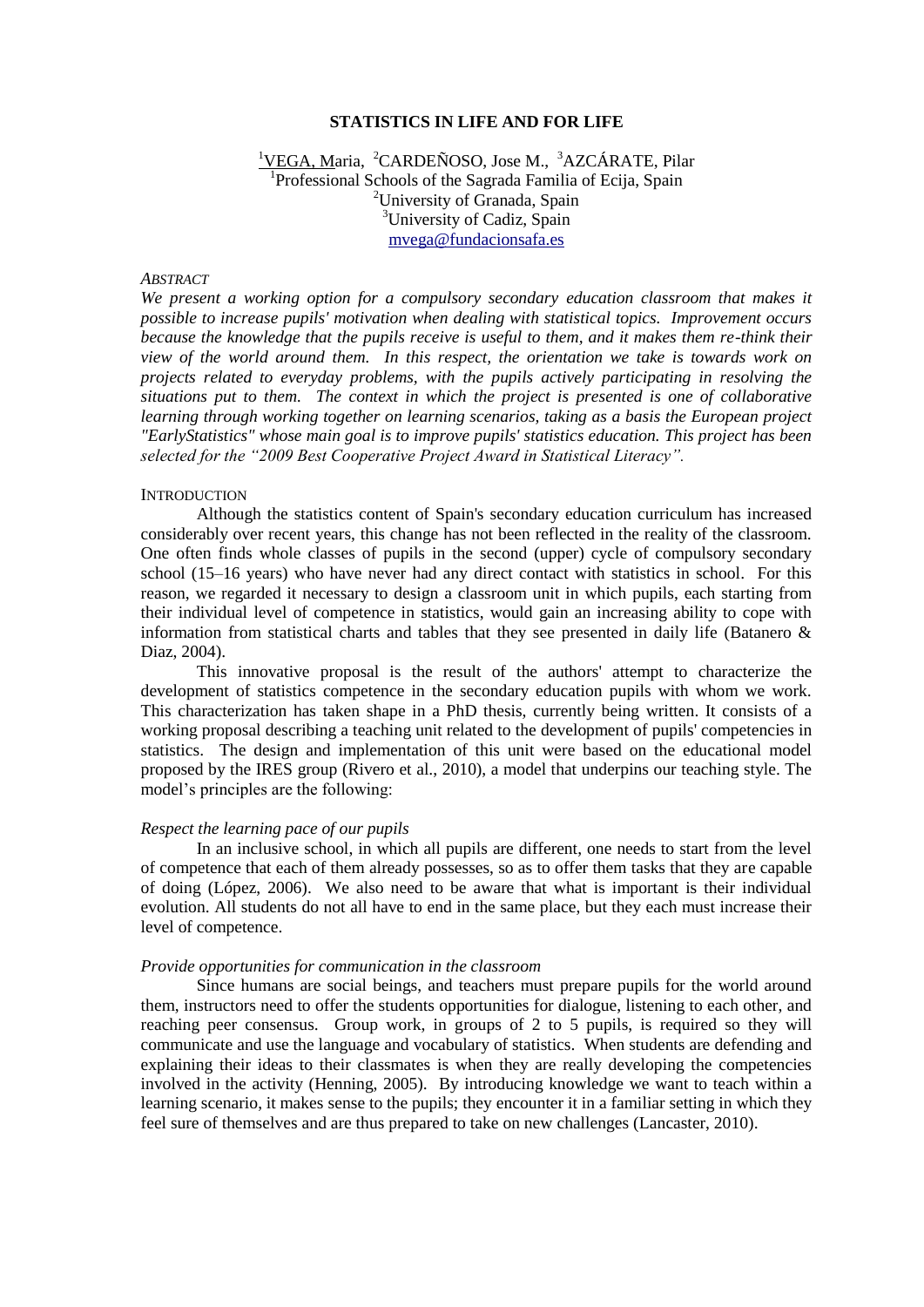

*Figure 1. Pupils conversing in order to reach an agreement.*

#### *Be clear about the purpose of the work*

If we want our pupils to be mathematically literate, they need to tackle everyday problems by themselves, discovering that mathematics is not only applicable but necessary in understanding the world around them. Only in this way will they really integrate the new knowledge and become capable of applying it when needed. Moreover, only if the ultimate goal of the work is clear will students be able to overcome obstacles encountered in their learning (Lancaster, 2010). It will be helpful if pupils have to construct a referent that will serve as a guide when they feel trapped. Being clear about their goal will help them focus their reflections on their learning process.

## *Evaluate the process*

By using a learning portfolio (Burks, 2010), we gather information about the teaching and learning process that would be impossible to obtain by other means, since the learning portfolio lets us know at what point an obstacle or a difficulty in learning occurs. Thanks to feedback from the teacher, the pupil, together with the rest of the class, can continue to reflect in a more appropriate direction. This rapid diagnosis also allows a teacher to more efficiently help pupils at the time they need it.

## THE TEACHING PROCESS

It is important to note that the pupils who took part in this experience had actually never studied statistics before. Because the topic usually comes at the end of the textbook, it is seen as secondary, even though it is one of the branches of mathematics most commonly applied in everyday life. Teachers who teach statistics in secondary education in Spain are mathematics graduates, and often feel uncomfortable with the subject. They also often think statistics is not an exact science (Batanero & Diaz, 2004).

The teaching process was split into two blocks, described in the next two sections. The theoretical notions are presented in the first block. In the second block, the theories are put to use by carrying out a specific project.

## *Theoretical block*

The first 6 class sessions are called the theoretical block because the pupils make their first contact with the notation, concepts, and procedures of statistics. We made sure that this first contact takes place in as intuitive a manner as possible, with the pupils working in small groups.

We grouped activities around four focal points of learning – population and sample; selection of the variable and questionnaire; data and its representation; and statistical parameters – to allow organization of the class sessions, plus the inclusion of the cross-sectional referent of problem solving. The activities are based on a real context, studying the Report on Youth in Spain 2008 (Instituto de la Juventud, 2008). In these activities, pupils interpret topics from the textbook, using questions related to the Report as a focal point. Collaborating in groups, students construct their own learning through the comparison and contrast in the questions they are given, and then from their reflections on the topics. They develop both basic and statistical competencies needed to work efficiently with statistics in the upcoming practical block.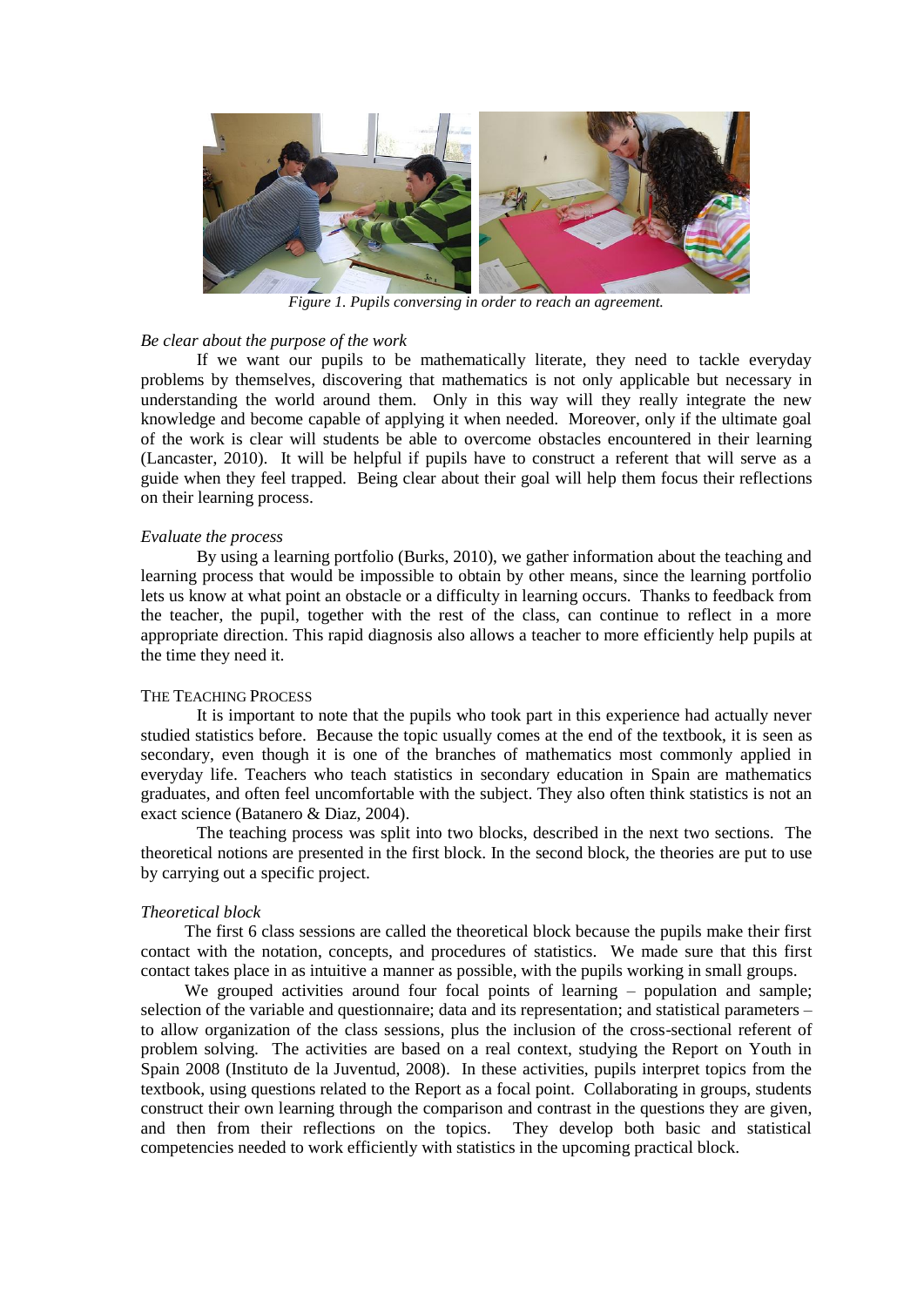We chose the aforementioned Report to implement one of the learning scenarios proposed in the EarlyStatistics program (http://www.earlystatistics.net; Socrates-Comenius Action Project 226573-CP-1-2005-1-CY-CoMENIUS-C21). Specifically, we implemented scenario number 9, which focuses on Youth Leisure.



*Figure 2. Distribution of tasks within the learning scenario.*

Working in this way, we achieve the objectives set for the focal points of learning in Compulsory Secondary Education (CSE):

- *Population and sample*: To characterize the population and sample of a statistical study, to distinguish the two terms correctly, and to differentiate between the information provided by a population and that provided by a sample.
- *Selection of the variable; questionnaire*: To give examples of different types of variables corresponding to observed data, and to construct a frequency distribution table, FDT.
- *Data and its representation*: To make various common types of plots corresponding to an FDT.
- *Statistical parameters*: To calculate and analyze measures of central tendency and scatter in a statistical study.

As detailed in Vega, Cardeñoso & Azcárate (2010), in order to respect the pupils' own pace of learning, we designed extra summary activities for groups who completed the proposed tasks for each of the four focal points. These included the design of a rubric (Stevens & Levi, 2005) with which to evaluate the practical work they were going to do next. These also included creating a poster to present knowledge they had gained during the theoretical block.

## *Practical block*

In the six sessions of the practical block, pupils use the concepts and competencies acquired during the theoretical block to design and carry out a project. The project consists of a statistical study completed in small groups of 2 to 5. Within each group, each pupil must have a definite function for which he or she is responsible; the student is not necessarily the author of that function, but will be responsible for its coordination.

The groups decide what they want to investigate, some aspect of leisure activities in their own environment. It is more motivating for them to work on problems of everyday interest than on standard problems. Furthermore, each group can adjust itself to its own level of initial knowledge and of the demands of their project. This respects pupils' diversity, as not all the groups will set the same goals or the same paths to attain them. All groups have to answer the following questions:

- What do we want to know?
- What do we know? What do we not know?
- What paths are we going to take to find out?
- What is each of us going to do?

In the scheme shown below in Figure 3, one observes the process, starting from the main question of what the pupils want to investigate and finishing by preparing a report that presents the information pupils obtained in the process and the conclusions drawn from it. The final step,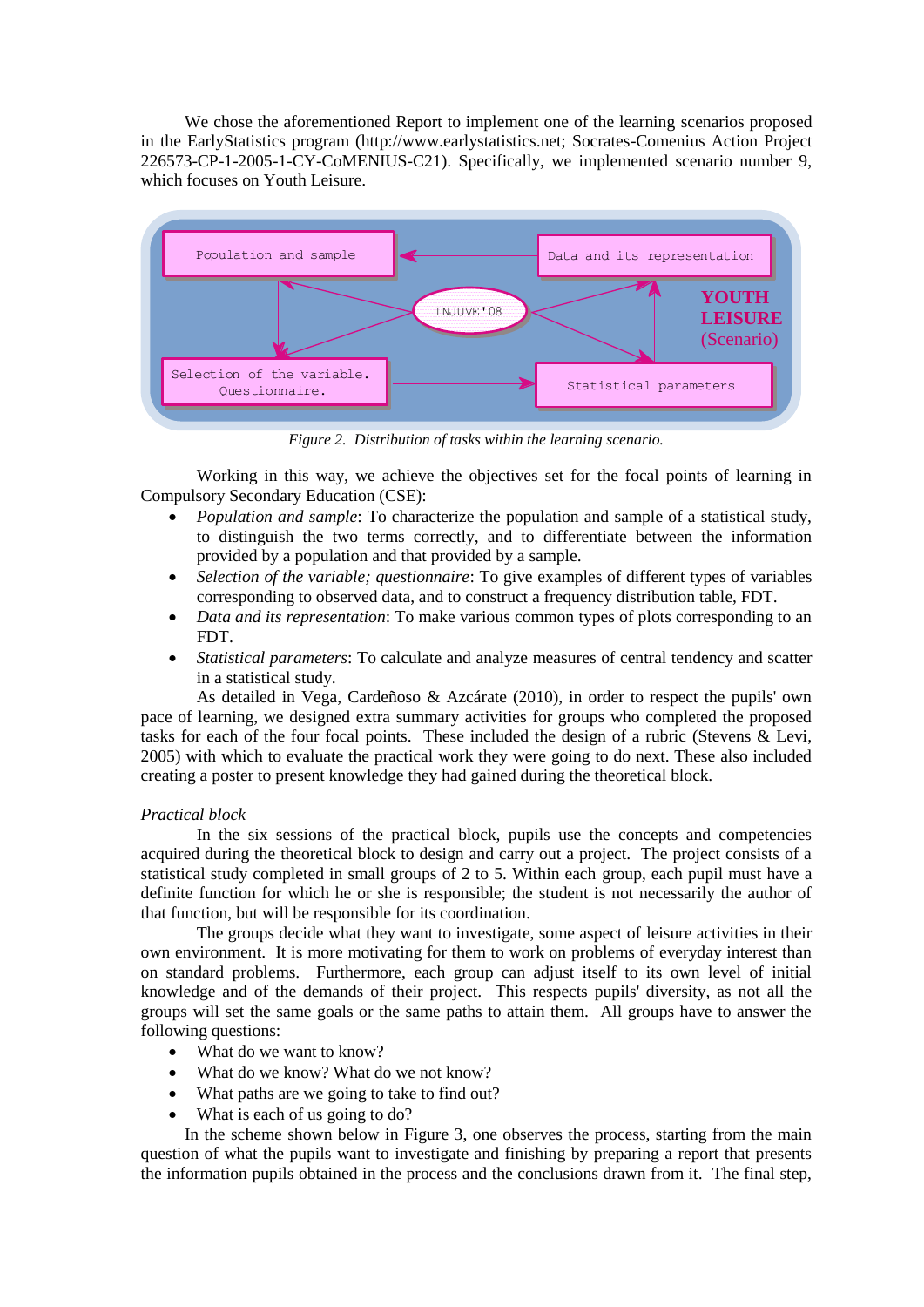the report, has great importance in the project, since it is vital that pupils know what they are aiming for. They are carrying out a process that will enable them to show everyone else what they have discovered.



*Figure 3. Path of the process of statistical investigation followed by the pupils.*

This path is not the only one possible, but all groups in the class used it. In a meeting of the whole class, the pros and cons of various proposed paths were discussed. A consensus was reached that this path best matched what the different pupils wanted to get from the process.

The final report that each group has to present consists of two parts. The first is a written report, resulting in the feedback provided by the learning portfolio. We shall label this the technical project. The second is a presentation in a format chosen by the pupils, to show and explain to their classmates their conclusions and findings.

# IMPROVEMENTS TO THE ORIGINAL PROJECT

In the implementation during the 2010-11 school year, we proposed to our 3rd year CSE pupils that their final presentation of the work could be a poster with which they could participate in the ISLP Poster Competition of the IASE (http:///www.stat.auckland.ac.nz/~iase/islp/home). Adding this motivation on top of the already excellent operation of the project has been a resounding success. The pupils dealt in great depth with the projects they had chosen. They were motivated to do their best to make a good final presentation, since only one poster would go on to the Spanish national phase.

Because the pupils took the contest very seriously, we decided that the choice of best poster would be by a jury composed of pupils in a higher grade. The jurors were given the rubric that the pupils of our class had drafted to evaluate their projects (Vega, Cardeñoso & Azcárate, 2009), from which they had to decide which of the posters had best attained the proposed objectives.



*Figure 4. Pupils working collaboratively in preparing their poster.*

Altogether, this project allows us to work in the classroom in a different way, allowing the pupils to achieve targets that would be unimaginable with other methodological approaches. Highlights of our experience during this school year include the fact that pupils are now aware of how the selection of a non-significant sample can give inadequate information. Also, pupils see how relative and absolute frequencies provide different but complementary information, and how they can choose charts of one or the other to better suit their particular interests. That the pupils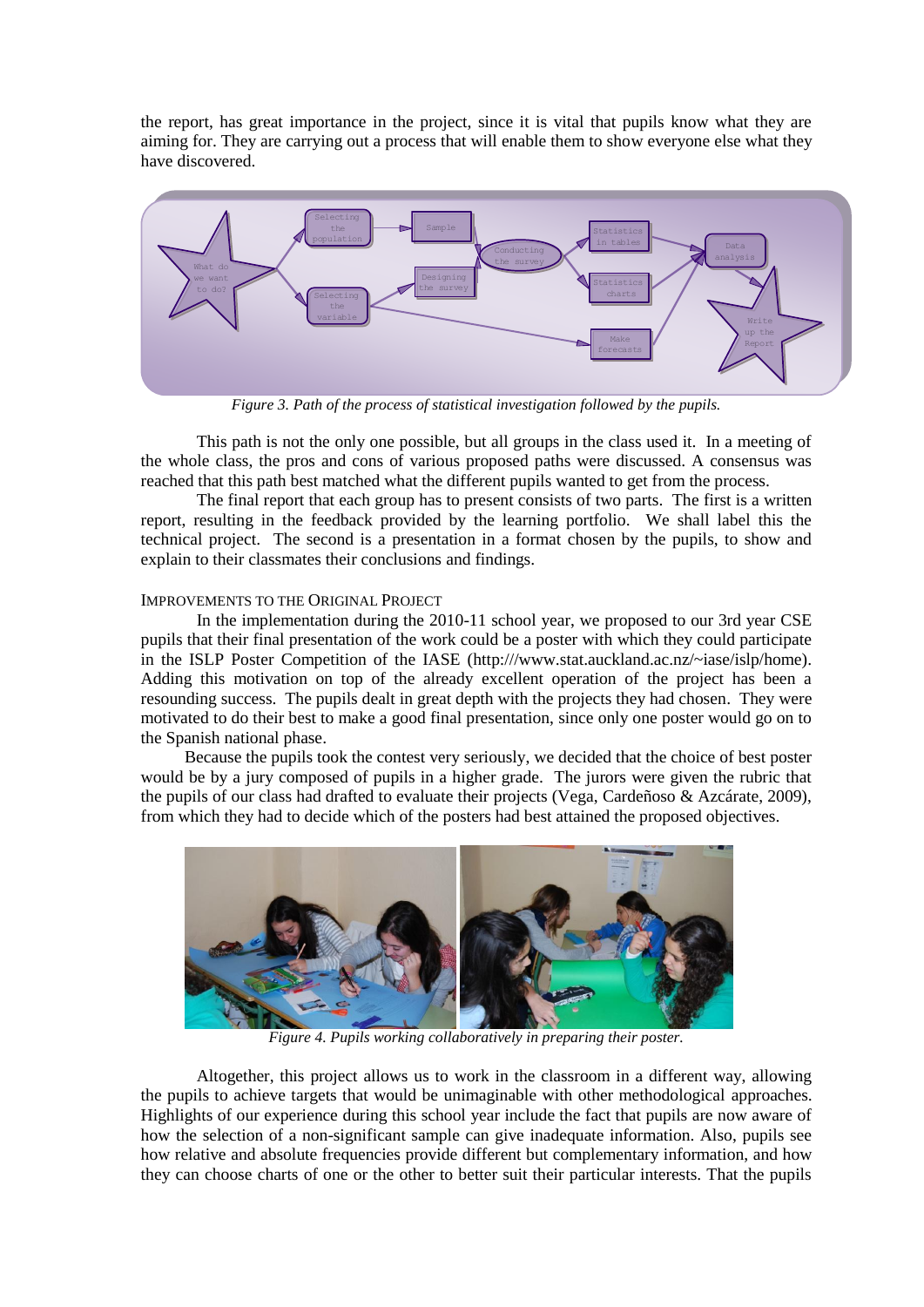set their own questions for inquiry is very important, because free choice helps schools prepare citizens who are cultured, critical, and better informed.



*Figure 5. Girls presenting their work to the jury chosen for the school's contest.*

### REFLECTIONS FOR TEACHING

Even now, we are still questioning the use of descriptive statistics, beyond understanding and describing the world around us. Moreover, many secondary education mathematics teachers are still asking why a branch of mathematics so closely related to the real world continues to be presented as rote learning of formulas that effectively kill any motivation our pupils might have had. We then end up with two main groups of statistics pupils – those who got lost in too much formalism, and those who get bored by the lack of practical application. With this project, when they finish CSE, our second cycle pupils no longer have any lag, in concepts or in competence, when compared to other pupils who encountered statistics in the first cycle of their secondary education (Lucero, 2003).

There is a definite need for methodological approaches of the type in this classroom experience, because they give pupils the chance to tackle open problems for which there is no single or right solution in absolute terms. They can thus discover and experience for themselves that their intuition is fairly reliably pointed in the right direction when working with mathematics, especially with this branch which is so closely in touch with their real, everyday world (Lancaster, 2010). Indeed, the competencies that the pupils have acquired by the end of the process go beyond the purely mathematical (Niss, 1999). The result we achieve is that the pupils believe in their mathematically abilities, help their classmates when they need it, and, above all, look forward to the mathematics hour (Carmichael et al., 2009).

We instructors have to keep in mind that we are preparing men and women for tomorrow's world, and in that world not everyone will need the same knowledge and skills. With this form of instruction, we achieve an education that is in a certain sense "à la carte"; the form in which each pupil is involved depends on their prior knowledge and their future needs. In contrast, the traditional style of CSE teaching gives priority to preparation for future work rather than as an end in itself, when the reality is that a great part of our pupils will not be continuing their education at higher levels.

### **REFERENCES**

Batanero, C. & Díaz, C. (2004). El papel de los proyectos en la enseñanza y aprendizaje de la estadística. In J. Patricio Royo (ed.), *Aspectos didácticos de las matemáticas* (125-164)*.*  Zaragoza: ICE.